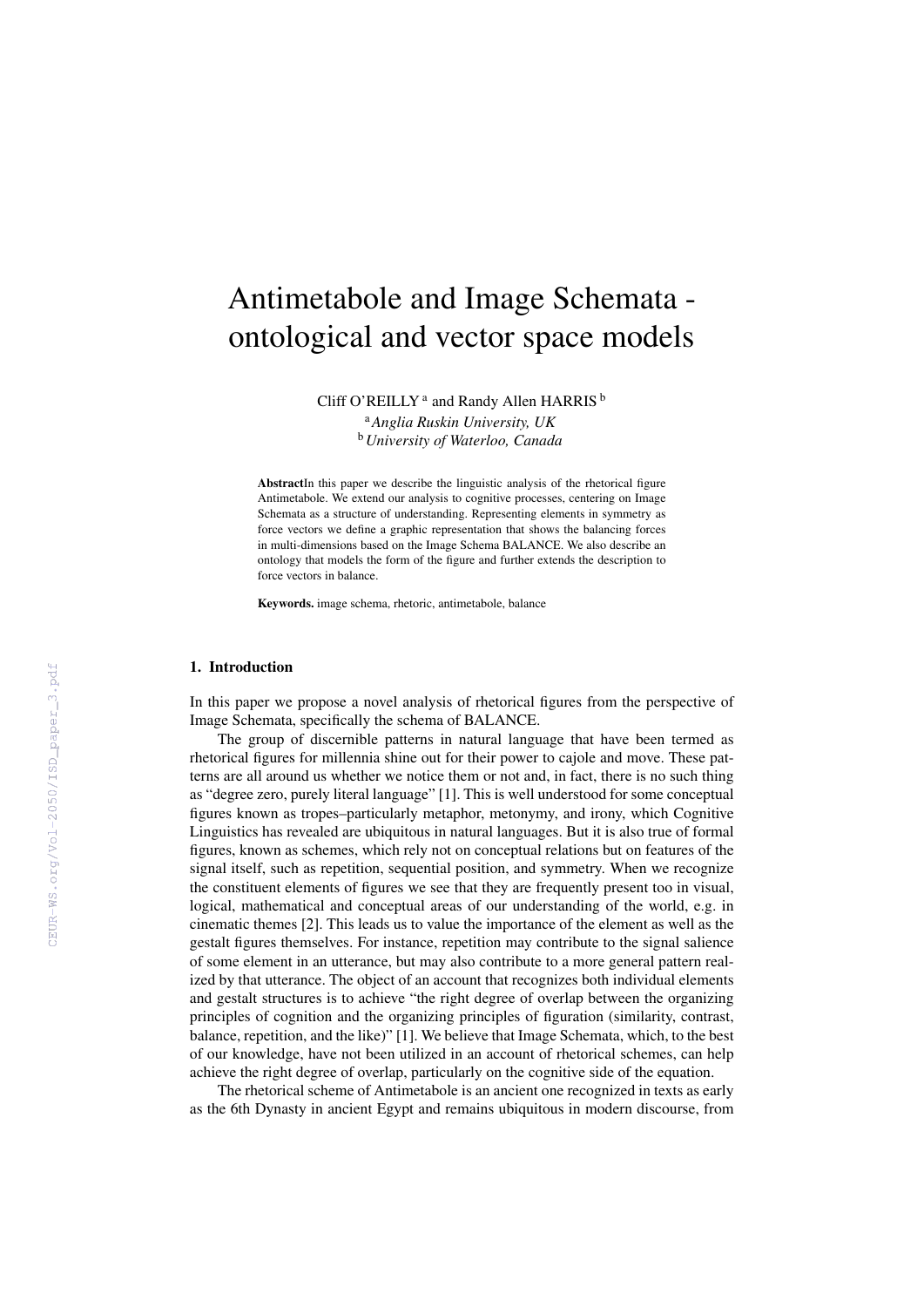advertising jingles and tweets to proverbs and pop songs [3]. Though little noticed (not unlike many forms of metaphor), occasionally its use flares up enough for special attention, as it did in the 2012 US Federal Election [4]. It may be defined as the repetition of at least two words in reverse sequence. A well-known example from Dumas is "all for one and one for all". Its importance as a device can be seen from the frequent and broad range of usage to which it is put and the examples in domains other than that of the written or spoken word. The general pattern to which the written device conforms also applies to fields such as mathematics and visual imagery.

Historically analysis of Antimetabole has mainly been within the Arts. Recent activity has centred on more detailed analytical approaches (e.g. [5] and [6]), but both understanding fully the power of this scheme and development of computational techniques to automatically analyse and discover it leave plenty of work ahead. The key problem is in elucidating a structured approach to understanding. Our investigations of Image Schemata intend to bring some cognitive structure to our analyses. This paper describes developments in a method of representing the balancing forces within an instance of Antimetabole and also a new ontological description that combines the formal elements of a figure with the Image Schema BALANCE.

#### 2. Background

*Image Schema* is a phrase born from the Cognitive Linguistic movement of the latter part of the 20th century and specifically the work of George Lakoff and Mark Johnson in the 1980s. The word *schema* itself, however, from the Greek  $\sigma \chi \hat{\eta} \mu \alpha$ , meaning "shape" or "form", as used in the current context has a provenance more philosophical and psychological than linguistic — an influence on the choice of this particular word given that the works of Johnson and Lakoff lie in the fields of cognitive science and philosophy. It is this original meaning that gives rise to the systematic ambiguity we are attempting to navigate in this paper, between rhetorical scheme (a figure based on formal features of language) and image schema (a cognitive entity based on relations that are best realized in formal terms, such as containment and relative position). Immanuel Kant describes his *transcendental schema* as a "mediating representation" between "category" and "appearance" [7] implying a connective role between something innate and something perceived— in-between *a priori* and *a posteriori* knowledge. Piaget's work on child psychology influenced a generation of thinkers and continued the idea of a schema as a constituent of the structural basis of cognition: "schemas are the knowledge structures that underlie all thinking" [8].

Rudolph Arnheim's work in the 1970s on the psychology of balance including concepts of *force*, *weight* and *locus* influenced Mark Johnson and George Lakoff who took this analysis to a deeper level. The idea of a schema as a structural phenomenon continued, it being "a means of structuring particular experiences schematically, so as to give order and connectedness to our perceptions and conceptions."[9]

There are many recognised Image Schemata, but one fundamental example is BAL-ANCE. Johnson elucidates extensively on this structure and we discuss this further in subsequent sections: "balance metaphorically interpreted also holds together several aspects of our understanding of our world"[9].

Non-computational analyses of the BALANCE image schema are various and range from expositions of justice [10] to literary analysis [11].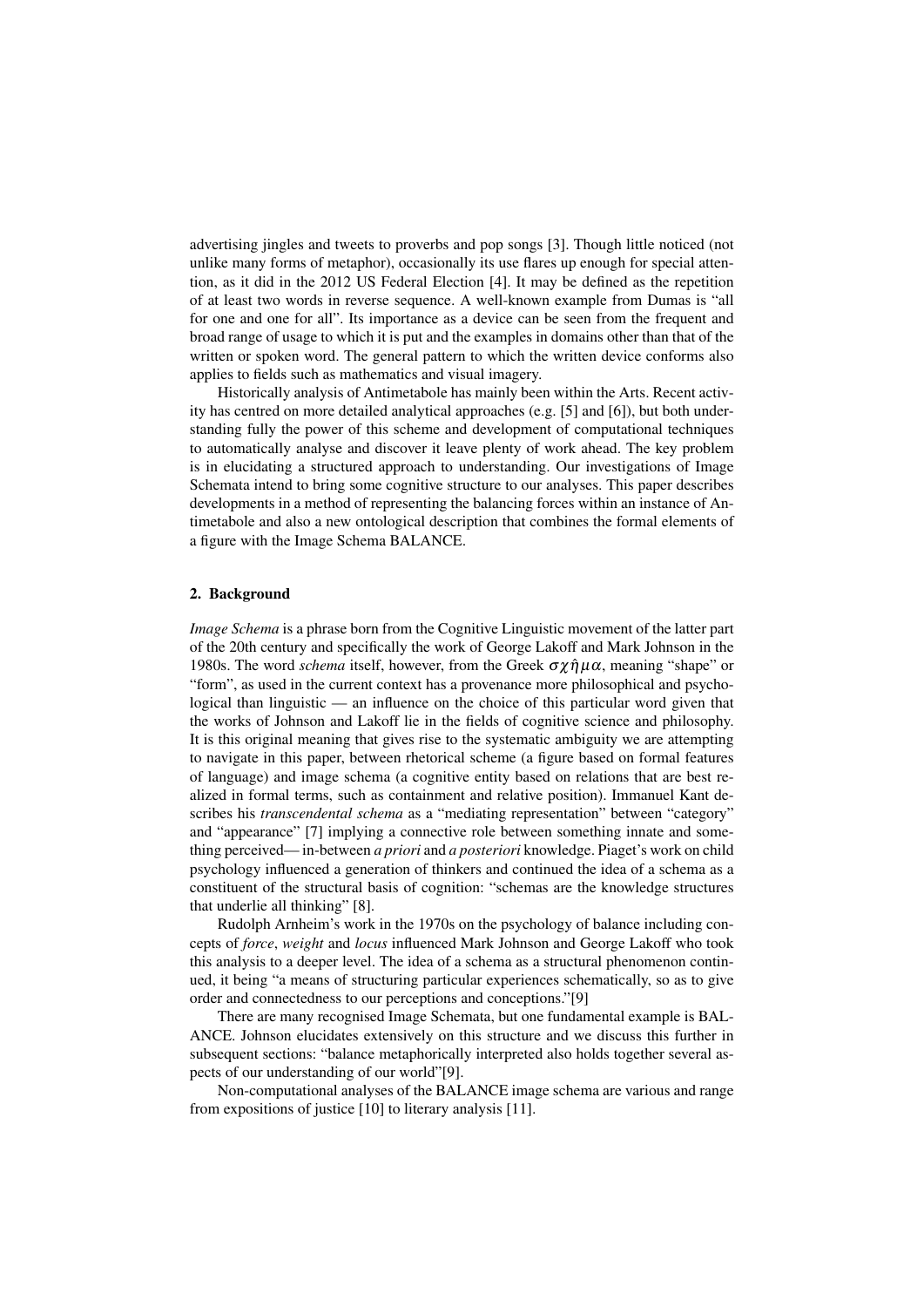Studies of complex patterns of natural language used to inform or cajole are as ancient as language itself. A rich history and associated record of rhetorical figures has descended down the ages so that we presently have a large core of recognised patterns. It is not a closed set, however, and more investigation into the less well explored languages and further research on the languages already well understood will surely reveal new and undiscovered features. In this light it is probable that an exhaustive list is not possible even in principle (see [6] for a taxonomy). We call the set of these various patterns *Rhetorical Figures* which includes very familiar structures such as metaphor (as tropes), but many more obscure examples from Accumulatio to Zeugma.

Antimetabole is a figure that is well recognized, but not necessarily by its name. As above, at least two words (or word groupings) repeat in reverse order, often around a central axis point. A few examples are given below which show particularly well the balanced formation of words:

| If you fail to plan, you plan to fail.              |     |
|-----------------------------------------------------|-----|
| A place for everything and everything in its place. | (2) |
| Fair is foul and foul is fair.                      |     |

These examples are relatively simple in their structure although there are certainly complex sets of connotations employed. Another famous example is President John F. Kennedy's inaugural address in 1961:

Ask not what your country can do for you - ask what you can do for your country (Kennedy  $&$  Sorensen 1961) (4)

This passage not only reflects the balanced set of words and phrases, but also utilizes the figure of Antithesis. By adding a negation the balance is thrown out of whack, further adding to the weight of the intent and the rhetorical power of the passage by nature of a contrast feature. Mitrovic et al describe Antimetabole in some detail and a number of ontological approaches to rhetorical scheme modeling [12].

Studies of the cognitive basis for rhetorical figures are not extensive. Gibbs [13] discusses the understanding of BALANCE and Harris et al [1] propose an ontological analysis involving descriptions of the form/figure pairings which is a ubiquitous, or even a necessary, structure of natural language.

#### *2.1. Balance Image Schema*

We take Johnson's work on the BALANCE Image Schema as a basis for our analysis. For Johnson, the idea of balance is predicated on the basis that cognition is essentially physical and relates strongly to existing in the world -

"We almost never reflect on the nature and meaning of balance, and yet without it our physical reality would be utterly chaotic"[9]

As an essential cognitive structure, Johnson describes a prototypical BALANCE schema in terms of force vectors where forces are relative weights directed around a point of axis: "Balance involves a symmetrical (or proportional) arrangement of forces around a point or axis"[9].

Subdivisions of the BALANCE schema given by Johnson are shown in Figure 1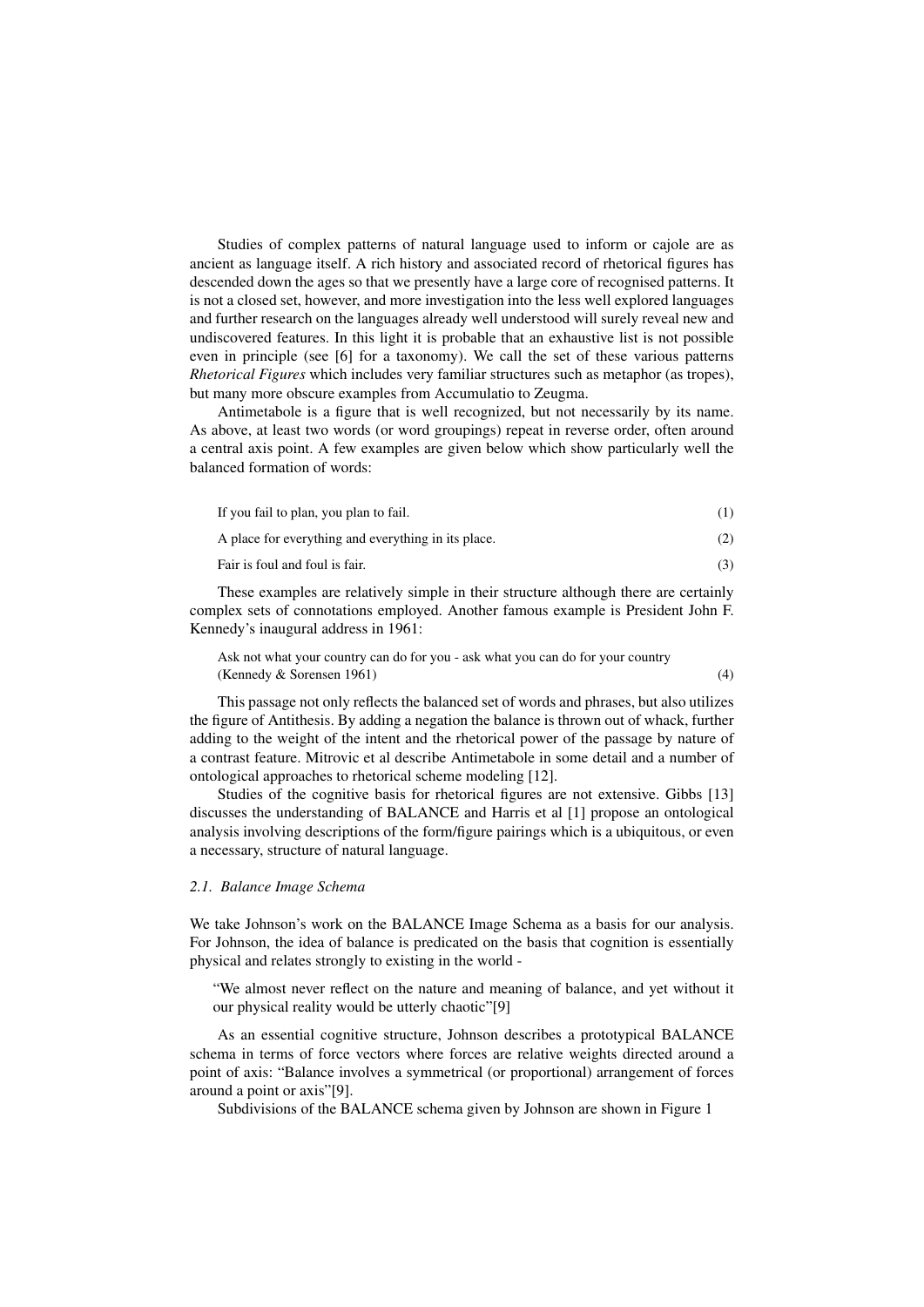

Figure 1. Axis Balance [9]

In Figure 1 plate B shows the prototypical set of vectors centering on a onedimensional axis representation. Plates A, C and D in the same figure show Johnson's divisions of the prototype in terms of axis variability and the resulting conceptual loci diversity which is a result of the nature of the elements in balance. Plate A represents EQUILIBRIUM, plate C is POINT BALANCE and plate D is TWIN-PAN BALANCE. Some concepts lend themselves to a specific sub-division because the concept itself seems to fit around the physical constraints of dimensional vectorisation. For example if we consider the balance of *justice* we might conceptualize this as a binary division of truth/falsehood and the corollary guilty/innocent. This binary contrast suits the TWIN-PAN BALANCE because these concepts, like the physical movements of a weighing scales, vary in weight in two possible directions (up or down) and with two possible subjects being compared.

Johnson further analyses the BALANCE schema away from the vector model and creates a set of types:

- 1. Systemic Balance the perceived proper balance of forces implied by a functional unity, e.g. a system such as weather which we might perceive as balanced by rainfall and sunshine
- 2. Psychological Balance the structure of our experience concerning the "balance of intellectual, physical, social, religious and model activity"
- 3. Balance of Rational Argument comparing opposing sides of an argument as balance by virtue of the *weight* of evidence
- 4. Legal/Moral Balance a concept of a natural order being upset and imbalanced is re-weighed and put back into proper balance according to *argument*, *force* and *weight*
- 5. Mathematical Equality a mapping from the physical into the abstract mathematical so that equations exist and can be balanced in terms of abstract concepts (numbers, algebraic terms etc)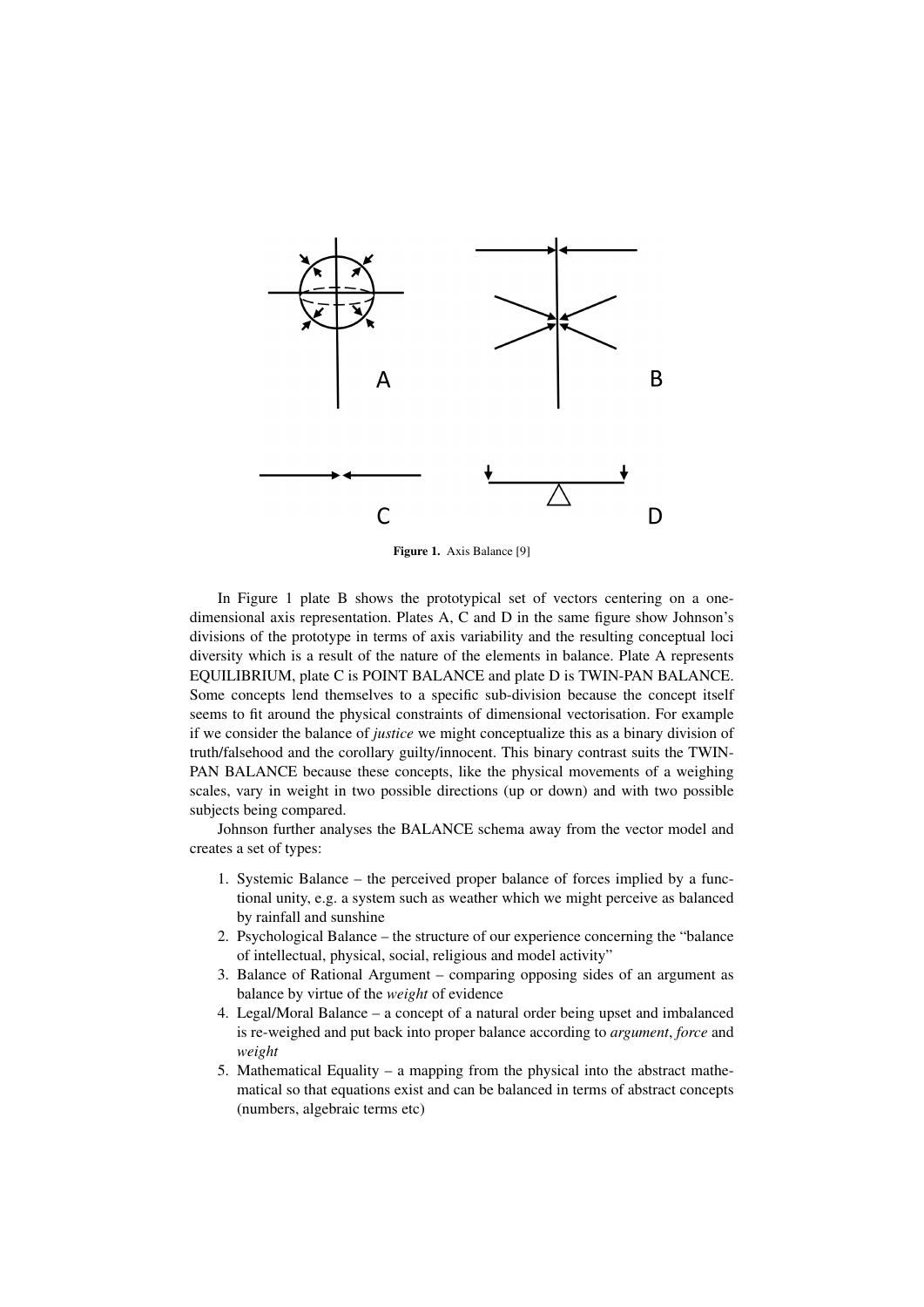These types define conceptual dimensions within which things in the world are able to be balanced as perceived by observers. Each one relates to a set of concepts and associated meanings in common usage. Roughly, we can refer to these notions as noetic balance. These are higher order conceptual arrangements that reflect states of knowledge (an argument may be balanced or unbalanced, a climate and an ecology may be in balance or out of balance, and so on). While these types of balance are often expressed through linguistic patterns, as we will see for some of them, they are not our direct concern. It is the formal linguistic patterns themselves that matter for an account of rhetorical schemes.

Ultimately what is described as in-balance encompasses elements inferred and abstracted by the perceiver. From metaphorical projections we can say that related ideas such as "psychological states, arguments, moral rights and mathematical operations" are in balance as much as the orthographic words on the page that invoke them.

#### *2.2. Antimetabole*

| One for all and all for one<br>— Dumas, The Three Musketeers         | (5) |
|----------------------------------------------------------------------|-----|
| For y am sorwe, and sorwe ys y<br>— Chaucer, The Book of the Duchess | (6) |

This "poorly researched and largely unknown but remarkably widespread rhetorical device" [1] is characterised by a repetition of elements around a central axis, but with a reversal of the positions of the elements which gives rise to a symmetry. Often symbolised as ABBA (A and B referring to elements in the text - usually words or word groupings). There are many examples of this pattern in natural language, but the form also pervades in mathematics, logic and visual phenomena. A symmetry of multiple parts is not uncommon in any aspect of life, however Antimetabole is different in the sense that it is linguistic and therefore encourages semantic and pragmatic responses that create a gestalt structure which is both memorable (for its repetition) and powerful (for its constructive inference). Antimatebole belongs to the super-set of figures called *chiasmus* (from the Greek letter *chi*  $(\chi)$  for the literal criss-cross nature of the character's form) which includes any figure that has a reverse repetition structure.

A key method for analysing the meanings of natural language and especially useful in understanding rhetorical forms is to look for form/function pairs. Decoupling the way a word or phrase appears (form) from the way it evokes meaning (function) allows us to focus separately on these items and remove any confusion in a perceived overlap. For example, we might say that the form of the word "all" from Dumas' example above is a noun representation with two occurrences varying between object and subject grammatical roles, while "one" a noun representation with two occurrences varying between subject and object grammatical roles, and that their positions relative to each other (as well as their respective grammatical roles), pivot on a single axis word ("for"); meanwhile the two proximal phrases ("one for all," "all for one") pivot on another single axis word ("and"). The function of the "all" could include the ideas of collaboration and support from an individual's contribution to the group effort and also from the group's support of individuals.

Antimetabole always features balance. The repetition of elements around an axis always gives two or more features that act in symmetry somehow. Antimetabole is complex, however, and the elements in balance can range from simple words to more complex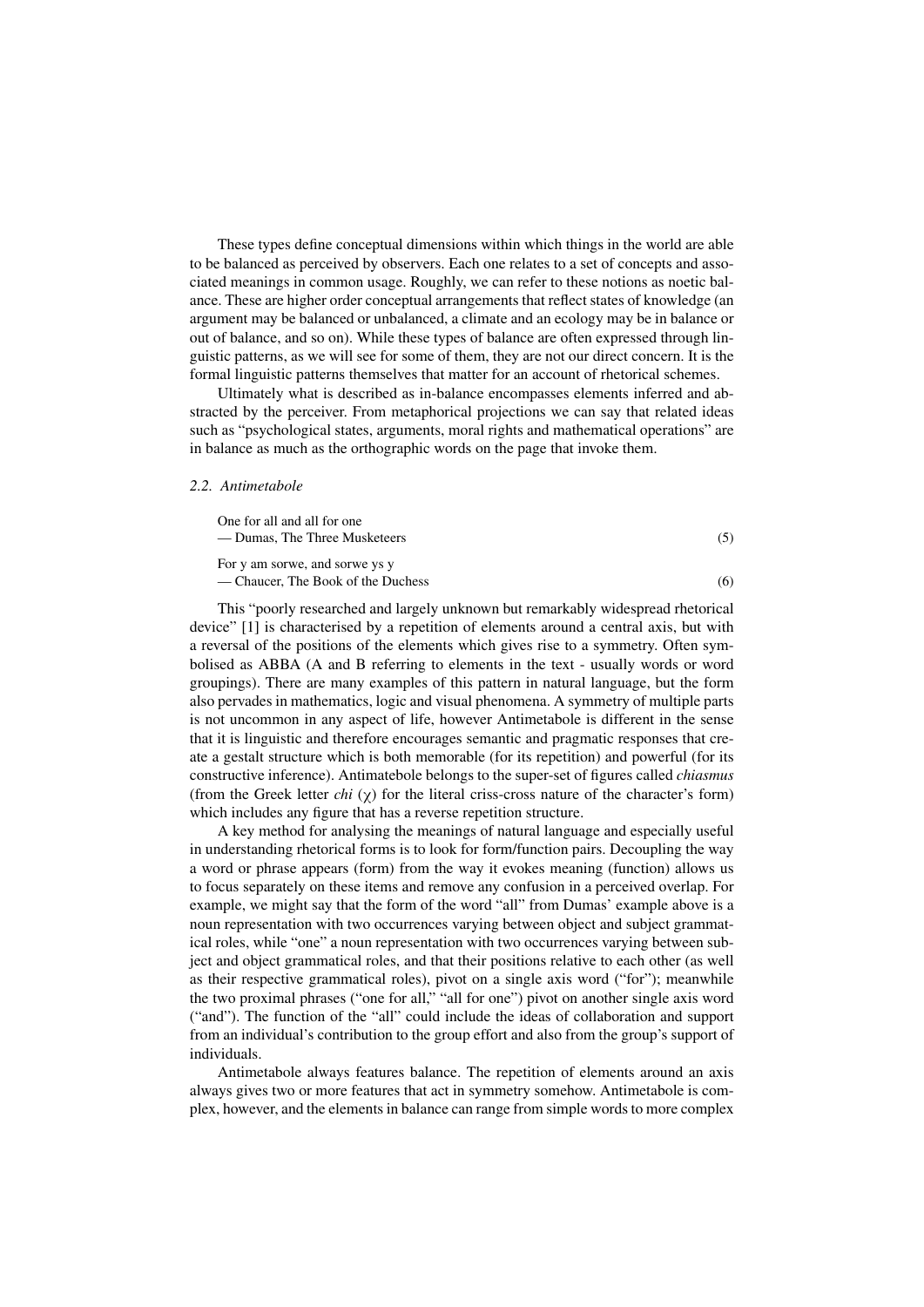concepts. We describe these different levels of balancing elements in terms of Johnson's division into types as described in the previous section.

Ruan et al [3] describe the cognitive affinities evoked by this pattern as OPPOSI-TION, REPETITION and SYMMETRY. Further detailed analysis shows the underlying structure as containing these essential functions:

- 1. QUANTITY: the number of repeating elements
- 2. SEQUENCE: an ordering of repeating elements is essential
	- (a) The ORDER of the sequence gives rise to semantic functions of IRRELE-VANCE OF PRIORITY and COMPLETENESS
	- (b) The DIRECTIONALITY of the sequence gives rise to RECIPROCALITY and OPPOSITION
- 3. PROXIMITY: elements must be proximal which gives rise to a "joint conceptual force"

Harris further argues that a more thorough investigation of rhetorical forms such as Antimetabole is a continuation of the "renewed interest in tropes, such as metaphor" which, famously, located a rich seam of understanding through the field of Cognitive Linguistics. We believe that the melding of rhetorical analyses with established theories in Cognitive Science (i.e. Image Schemata) is of potentially fruitful benefit to the development in our understanding of animal cognition. The process of viewing that which is ubiquitous,but not well understood through a lens of cognitive analysis has worked well in the past (e.g. metaphor) and we have no reason to think it would not continue to bring benefits with the combination of other rhetorical schemes and image schemata.

# 3. Methods

Our research focuses on the multi-dimensional balances brought about conceptually by the figure of Antimetabole. We take inspiration from the Image Schema theory and segment the linguistic information – semantic and pragmatic – gleaned from a particular form and put these into a multi-dimensional model. We devise a graphing output that highlights the balances involved in a figure and also propose a numerical vector-based model for future work.

Using the same premise of multi-dimensional balances, we devise an ontological approach that specifies the elements in a computationally-accessible format via the Ontology Web Language (OWL).

# *3.1. Analysis*

Our intention is to analyse various texts for inherent elements in balance according to the types (or as we define them, dimensions) from Johnson, as described above. We proceed by example in the analysis of two figures — from Dumas and Kennedy. Dumas' famous saying "all for one and one for all" obviously contains a surface repetition of two words - "all" and "one". It also has a pivot point between the first "one" and second "one". The balance evident between the written words we consider as a Systemic Balance — when we see words that are the same we notice the similarity and perceive a force relationship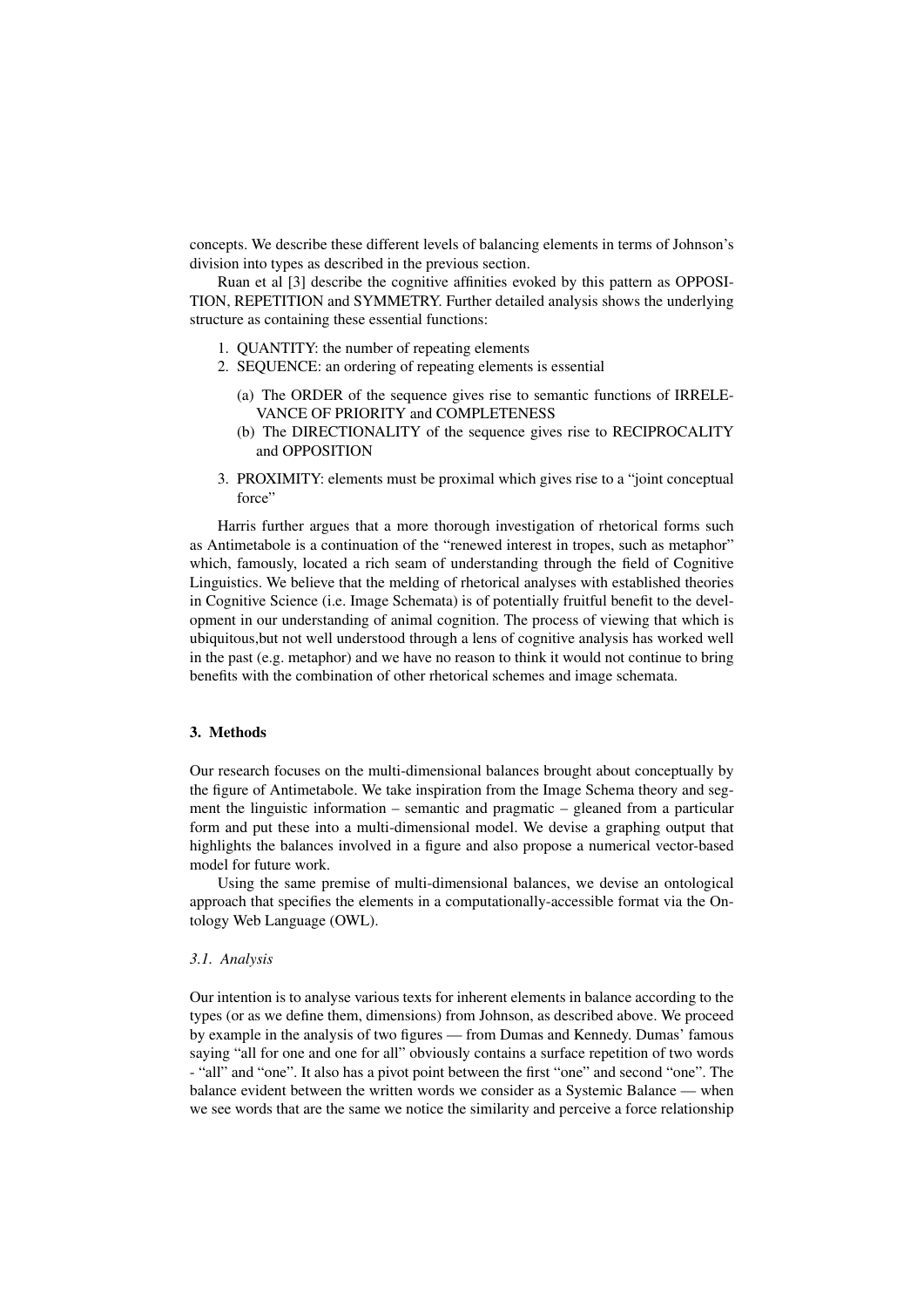between each word and the axis. There are multiple levels of balancing forces in play. An individual word may be considered balanced with another, but also there is a balance of word groupings, i.e. not only do the two instances of "all" balance, but the phrases "all for one" and "one for all" can be said to pivot around the central word of "and". We know too that the meaning of the words in this saying is related to duty and responsibility — if we know the context of the story from which it is taken. As we bring into focus the further interpretations of the words — concepts of support and contribution — we move from a Systemic Balance to a Psychological Balance. Finally we might see that there is a larger interpretation of the duty to one's companions and a responsibility to one's cause. This is the Moral/Legal Balance as an extension to the Systemic and Psychological.

Looking at Kennedy's famous quote from his 1961 address: "Ask not what your country can do for you - ask what you can do for your country" we see, on the surface, orthographic words that repeat – "your country", "can do for", "you". We see similar structures as in the Dumas example and, again, the repetition leads us to pinpoint a central axis about which the repetition occurs. This isn't always a precise operation, but in this example we take the division between words 9 and 10 ("you" and "ask") as the axis. We take the orthographic repetition to be a Systemic Balance.

When we delve deeper into the figure we can see the underlying meaning of the passage (some of which is sketched out by a number of political commentaries e.g. [14]). The writer's intention is not simply a repetition of words for effect, but a contrasting and balancing set of forces that result in concepts such as *duty*, *Government*, *rights* etc.

We infer from the phrases "your country" and "you" a metaphoric transfer to concepts of *Government* and *Individual* respectively. We understand the context of Kennedy's address and the Systemic Balance inherent in concepts such as country, leadership and individual etc. We show this as an imbalance in favour of Government from a simplistic assessment of the physical and metaphorical extent of the two.

We consider further the implications of the passage. In effect the idea of the individual taking from the state (emphasised by the negation in the first phrase) is contrasted with the idea of the individual giving to the state. We add "taking from" and "giving to" as balanced concepts. We move away from a Systemic Balance and into Psychological Balance at this level.

Finally we extrapolate to the concepts of "rights" and "responsibilities". These are elements in balance around the Legal/Moral Balance type.

Our interpretation and mapping to schema type is not a definitive assessment - many other interpretations are possible.

We show in Figure 2 a graph of some of the concepts and forces evoked in this second rhetorical figure. Directed lines are vectors with length representative of the relative weight of concept. In this format we can see the balances and imbalances resultant from the analysis. We also show relationships between elements as dotted lines. These don't play a direct role in the relatively simple balance relationships we document, but are important for the conceptual analysis. A quantity value must be assigned to the vectors in order to use them mathematically. The nature of calculations that would provide these numbers is beyond the scope of this paper, but within the scope of future work. The elements in balance and the calculations that derive vectors from them are open to interpretation and very much subjective, however we believe that consensus can be gained on many areas and, where this is not possible, a publishing system that allows the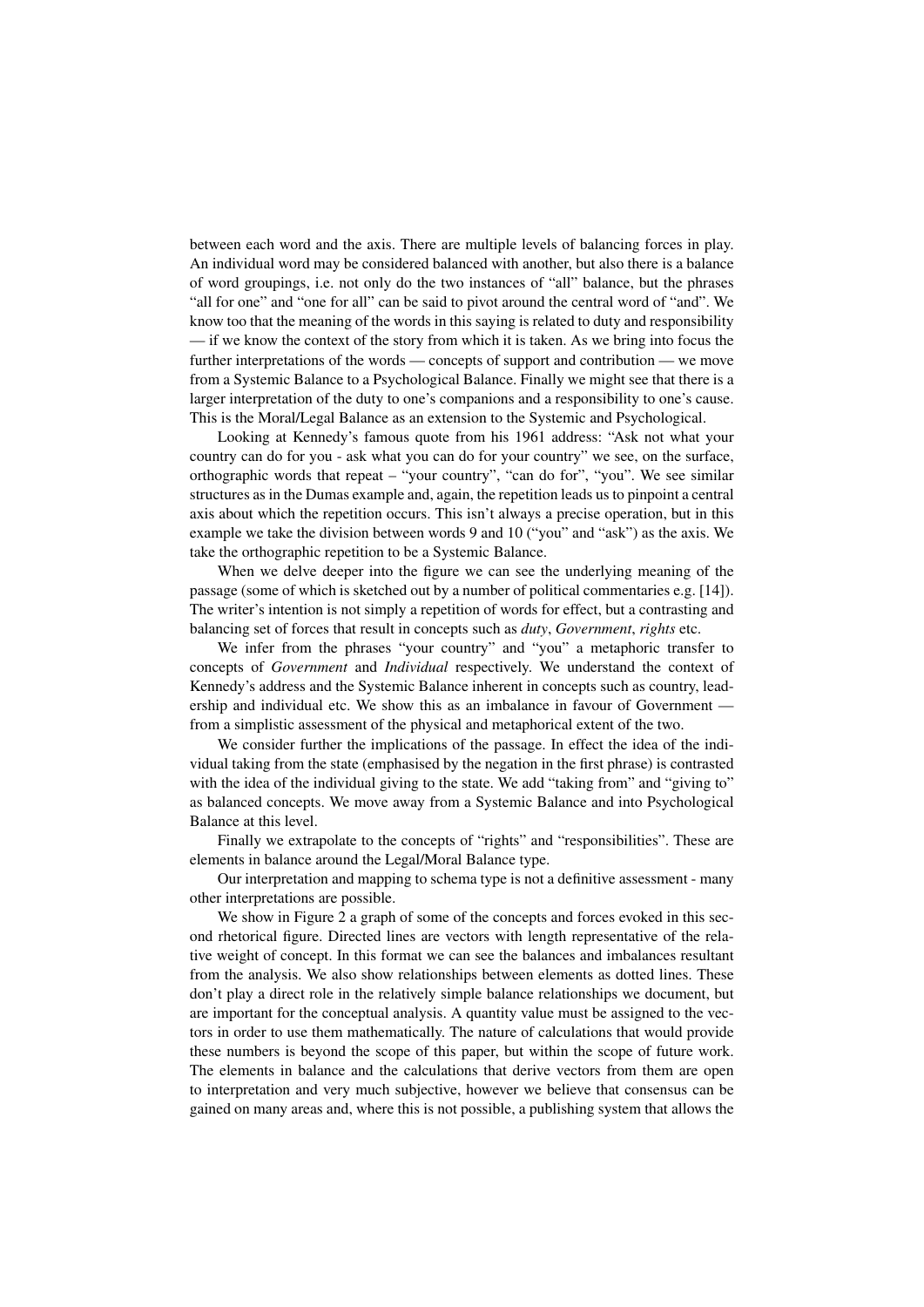co-existence of different perspectives would be sensible – this is, after all, how humans often see the same thing.



Figure 2. Kennedy's Antimetabole - BALANCE interpretation graph

Further utilising Johnson's description of factors – implied by an Image Schematic analysis as vectors – we describe a multi-dimensional vector space as a way to imagine and calculate a particular Antimetabole figure. Our inspiration is Johnson's analysis and our motivation is the potential for intuitive visualisation and the power of mathematical analysis. We use a simple Euclidean Vector with magnitude and direction to indicate the position and weight of the term relative to our point of axis. Our dimensions relate to the types described above, but are certainly not limited to these. The output so far is restricted by practicality: our imagination and the ability to represent greater than 3 dimensions in a diagram. Figure 3 shows two graphs that represent a hypothetical analysis of balanced elements from Kennedy's speech. Each vector is directed at the axis (0,0 in the graph), but has differing direction depending on the dimensional weights associated to the particular element that asserts the vector. The vectors that arise from a figure would be combined into a multi-dimensional vector space.

We don't necessarily include mathematical or logical assumptions of vector space analysis in our model, but these could be avenues for inclusion in the future in order to take advantage of useful techniques such as Vector Algebra or Support Vector Machines. Mathmetising a collection of vectors that represent the various elements within a passage of natural language is not new, but to do so with in the cognitive framework of Image Schema theory would be worth investigating. The benefits of vector analytics to language analysis is significant ([15] [16] [17]) and one potential research goal would be in rhetorical scheme categorisation. The maths is relatively straightforward, but the determination of the content of vectors is as complex as computational rhetoric can be and we leave that to future research.

Our focus in this paper is Antimetabole and BALANCE, however we foresee other figures being profitably viewed through the perspective of BALANCE and other schemata. Figures such as *Anadiplosis*, *Paralellism* and *Epanalepsis* exhibit elements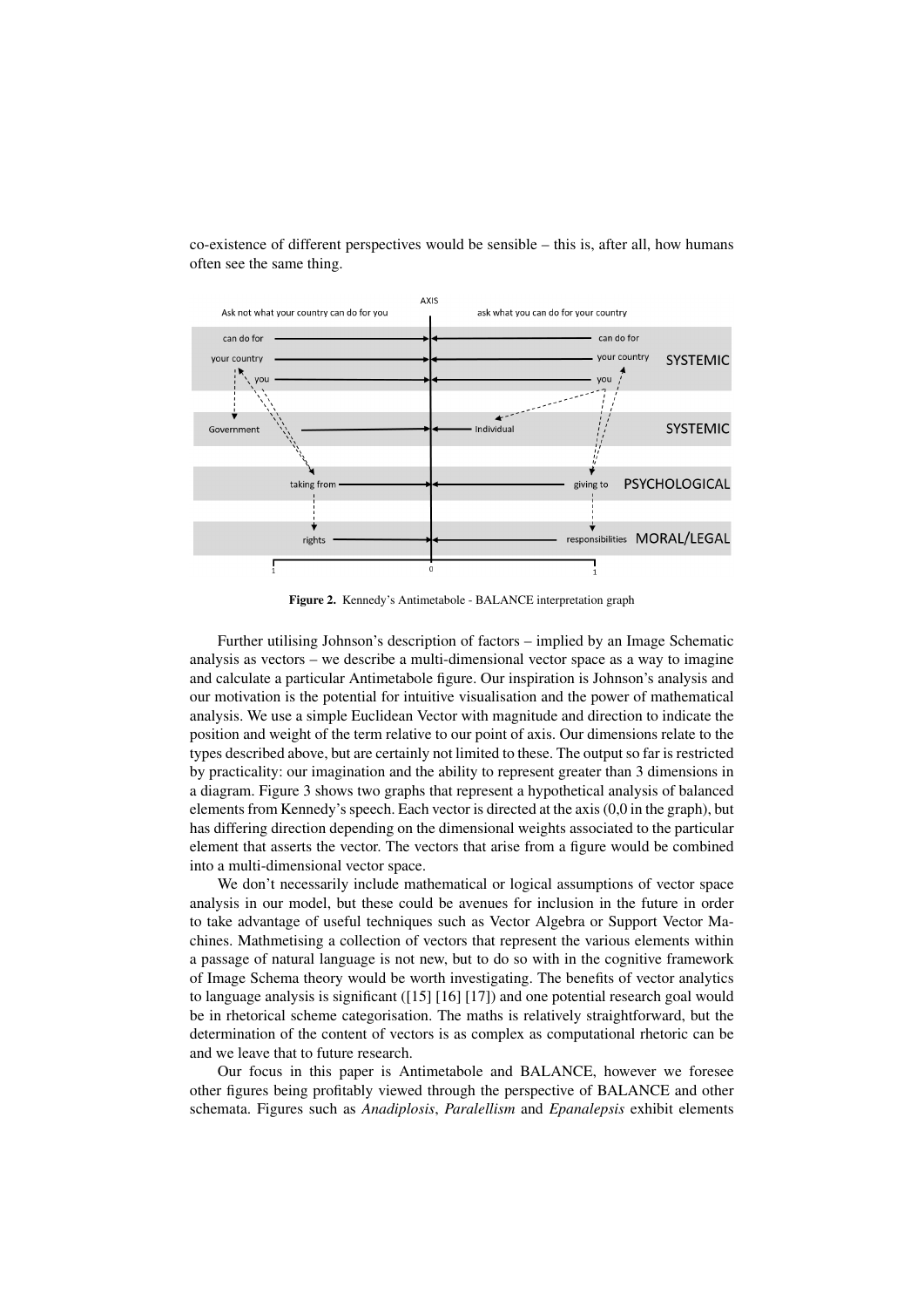of balance, and other schemata such as SOURCE-PATH-GOAL can relate to *Climax* or *Amplification*, while *Digressio* has elements related to DIVERSION.



Figure 3. 2-dimensional vector space representations of balance forces

# *3.2. Ontology*

We describe a novel ontology of the balance components of the rhetorical figure Antimetabole with reference to the form and function of constituent elements and also containing a model of the cognitive affinities involved and their relation to the Image Schema of BALANCE<sup>1</sup>. The purpose of developing this ontology is manifold:

- to provide a structural reference for future analyses including computational approaches
- to generate greater understanding of the figure by the process of ontological analysis
- to gain insights into the cognitive processes underpinning the conceptualisation of this figure

Harris et al 2017 [1] describe the Rhetfig project that has analysed this particular figure for the composition of an OWL ontology. The authors describe the various approaches to modelling a complex linguistic structure such as Antimetabole. Their analysis calls the conceptual elements involved in rhetorical figures Cognitive Affinities such as CONTRAST, SIMILARITY, SEQUENCE, REPETITION and POSITION. Antimetabole, by their analysis, can utilize the affinities of REPETITION, SEQUENCE and CONTRAST. In order to describe these affinities, our ontology must contain classes for the basic elements that are repeated, in sequence and that contrast each other.

As stated previously, when we define the concept of balance as a repetition around a point then we can see that balance is a feature of the Antimetabole figure. Especially relevant is the SEQUENCE affinity which describes the ordering of the elements in the figure and therefore the location of the focal point of the balance structure. In the symbolic

<sup>1</sup>Available at http://repositori.com/sw/onto/antimetabolebalance.owl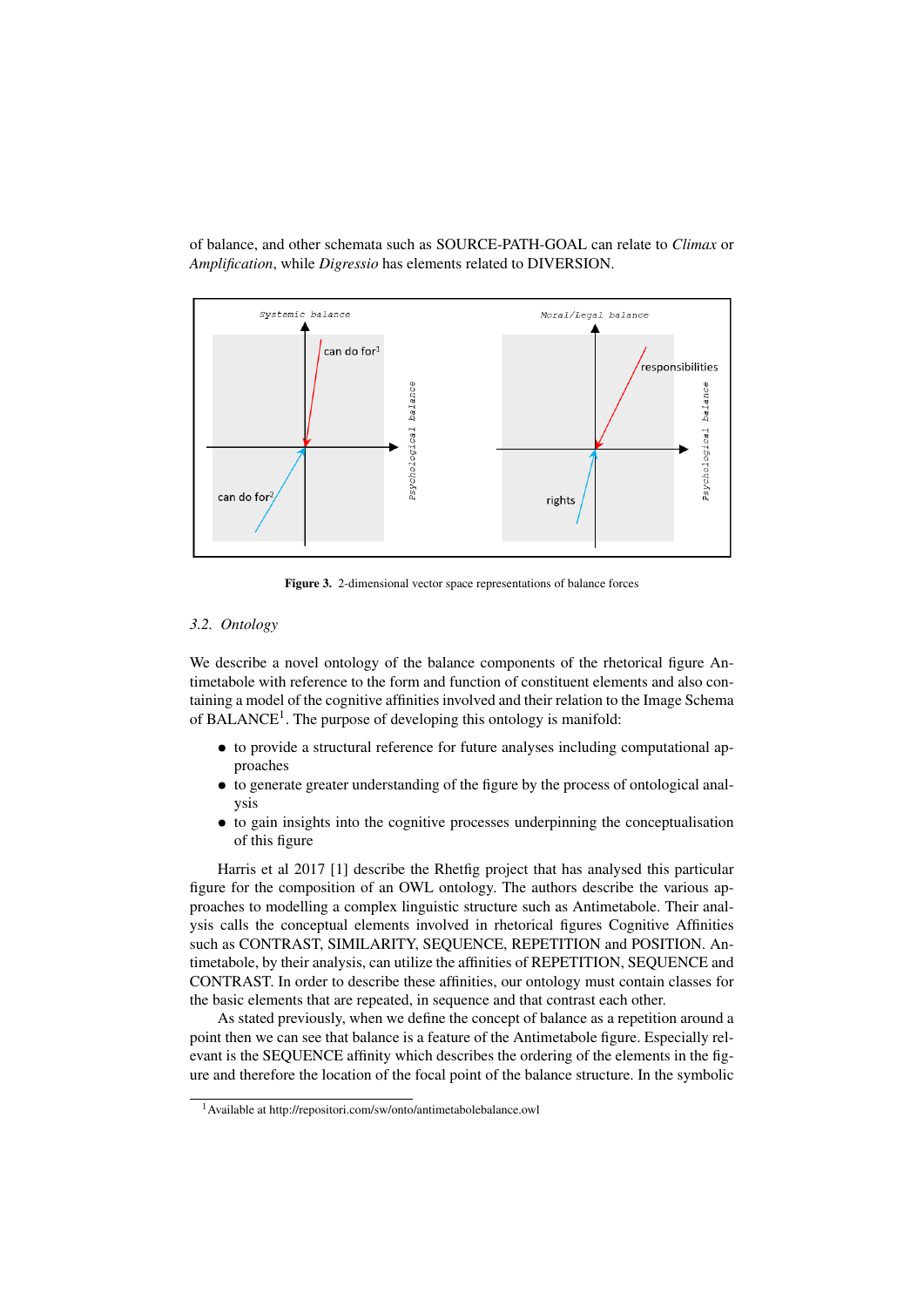representation A-B-B-A, the axis must exist in-between the B symbols for the symmetry to work and the distances from the axis of each element are comparable and equal — the As are equidistant (and so are the Bs) from the perceived axis.

Figure 4 shows a graph of the ontology for the rhetorical figure of Antimetabole and the BALANCE Image Schema. Various classes are present that describe the figural form, e.g. Word and Similarity. The *Word* class is central to the ontology and *affects* the concept of a *Force Vector* which in turn *evokes* the *Balance* class. The key concepts we attempt to specify are *Axis*, *Vector* and *Word*: these three concepts form the centre of a structure that exemplifies the things that are in balance and about which they are in harmony and/or tension. Further, it conceptualises a sense of a directed force which evokes the vector model and also relates to Johnson's foundational work. Our graph is underspecified at present and we may attempt to define the details further if required by the models that take it as a basis for analysis.



Figure 4. Ontology graph - combining Rhetorical Figures with Image Schema

We add logic rules around this ontology in order to define knowledge of a particular instance of Antimetabole and its sub-structure. For example, the SWRL<sup>2</sup> rule below  $(7)$ produces the instance of Balance between two Words when they evoke Force Vectors of the same Dimension and directed at the same Axis.

```
Axis(?a1)∧Word(?w1)∧ForceVector(? f v1)∧evokes(?w1, ? f v1)
∧Word(?w2)∧ForceVector(? f v2)∧evokes(?w2, ? f v2)
∧directed −at(? f v1, ?a1)∧directed −at(? f v2, ?a1)
∧Dimension(?d1)∧o f(? f v1, ?d1)∧o f(? f v2, ?d1)
→ Balance(?b1)∧evokes(? f v1, ?b1)∧connects(?b1, ? f v2) (7)
```
<sup>2</sup>https://www.w3.org/Submission/SWRL/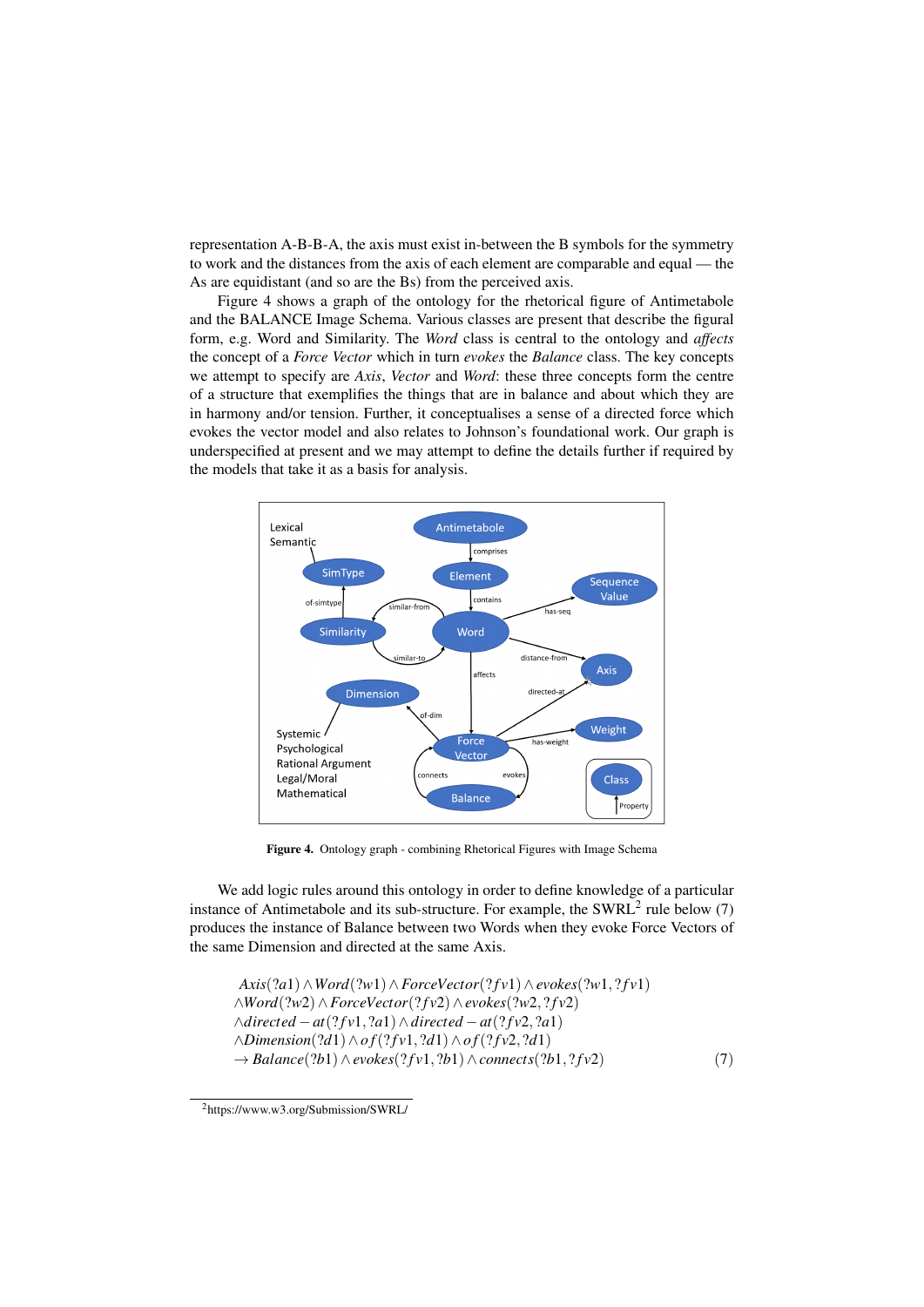An important goal with ontology engineering in the domain of language analysis is to be able to share and re-use the work of others. By publishing ontologies and knowledge bases to the internet we hope to encourage others both inside and outside of academia to benefit from agreed definitions for shared concepts. This ontology is represented in OWL (Ontology Web Language) and therefore useful for integration into the Semantic Web or other computational applications that can utilise XML representations.

Evaluating our approach takes a number of forms; we consider both the output and the process. The process of analysis has brought new understanding and shone a light on new pathways of discovery yet to be followed. The ontology as an output is not yet evaluated, but future work will include using the OWL descriptions in action for computational processing.

# 4. Discussion

Our goal is to elucidate structure to the understanding of Antimetabole. We attempt this through a novel method for analysing rhetorical figures, a new graphical representation, a route to future mathematisation, and an ontological framework that is computationally tractable and re-usable. The core of our analyses is the principle that things in the world are readily balanced and that human sensibilities (as Image Schemata) are fundamental to cognitive processes and can be modelled into complex patterns of natural language (rhetorical figures).

We have attempted to sketch the possibility of a strong connection between Image Schemata and Rhetorical figures. There is rich pickings in these areas and we scope some future directions for research, below.

Aside from analyses of metaphor in relation to Image Schemata, we believe this research is novel in its elucidation of rhetorical figures from the perspective of Image Schema theory. Others have investigated cognitive processes in poetry and allegory, for example (e.g. [11][18]) and many others the computational and cognitive dimensions of rhetoric (e.g. [5][1]), but we have pushed this general theme into a new direction. We recognise that the picture we paint is limited to one particular figure and one particular schema, but we expect that there are many more areas to be investigated, as described briefly above, that will include the diverse and extensive range of rhetorical figures and include more schemata beyond that of BALANCE.

We hold to the idea that ontology engineering often brings benefits both in terms of the eventual output (e.g. as an XML representation to be shared and utilised), but also for the process itself of analysing a particular domain. This has been a theme of the work in analysing rhetorical schemes where significant insights have arisen from ontological activities. This is not the only goal, however, and we aspire to take all ontologies forward into computer models that do a number of different tasks from describing, quantifying, discovering and elucidating on what is a fascinating and important domain of artificial intelligence research.

## 5. Future Work

We hope that a number of areas for further investigation are evident after the work described in this paper. Arguably the ultimate goal of a cognitive analysis of language is to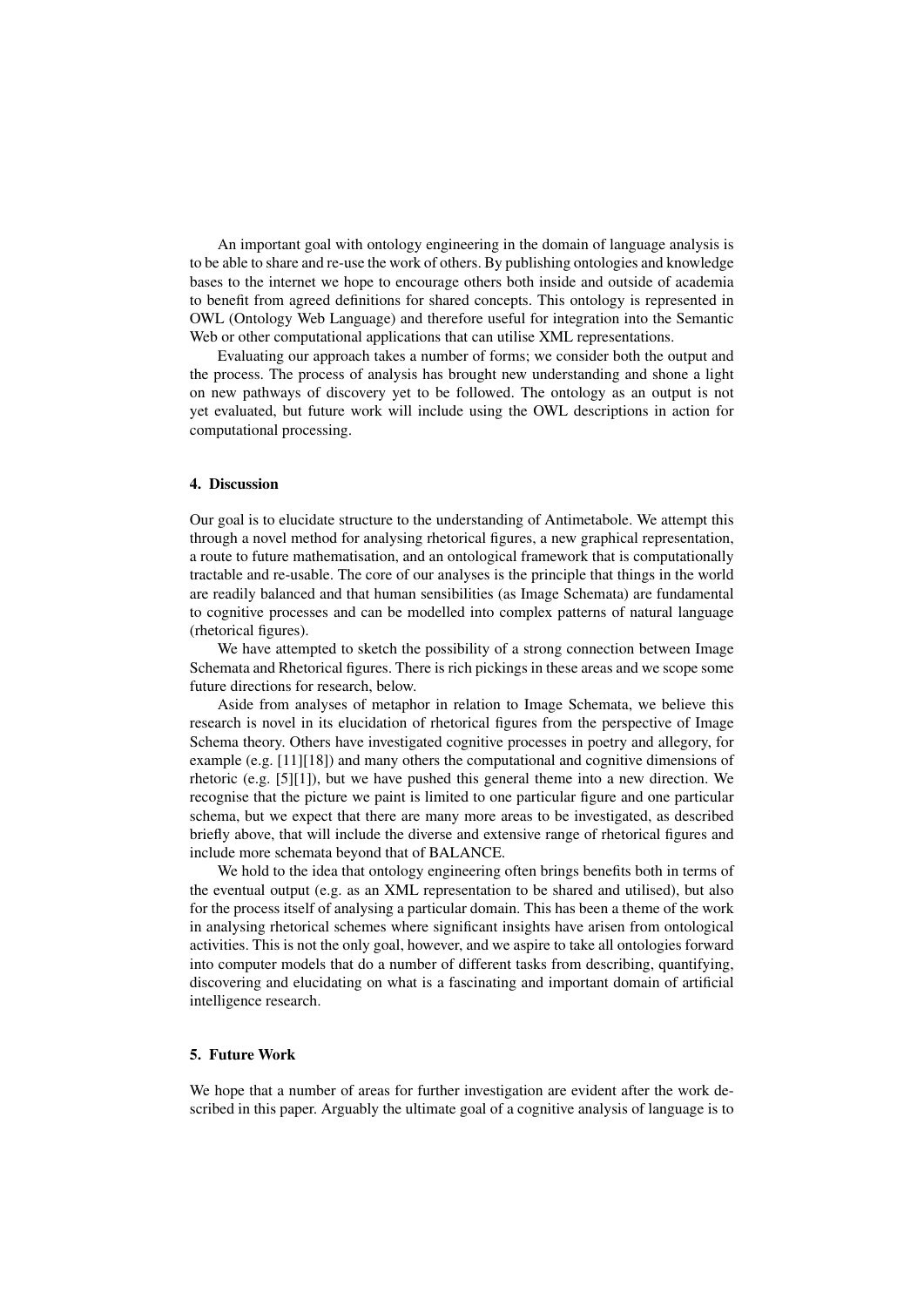better understand its workings and to shine a light on a further, deeper understanding and perhaps even automation through Artificial Intelligence; we are still a significant distance from being able to fully comprehend what creatures are doing with their brains when they communicate. A perhaps unforeseen outcome of deep investigations of language is the difficulty in agreeing on what things mean. There are multitudinous interpretations of any span of text (which is to be expected and encouraged), but singular semantics can be valuable and through consensus between humans in concert with computer models we can hope to add important knowledge to shared resources.

We highlight some areas we believe would be fruitful for further analysis, below:

- 1. In the work described in this paper we focus wholly on the figure of Antimetabole. There are many others that rely on the concept of balance and we would like to continue this analysis to figures such as Anadiplosis ("The mountains look on Marathon And Marathon looks on the sea" [Byron] or Antithesis ("That's one small step for man, one giant leap for mankind. [Neil Armstrong]")
- 2. We have also focussed solely on the Image Schema of BALANCE. There are a host of important schemata that we would very much like to investigate from Containment to Source-Path-Goal etc. We believe that much more interesting and useful understanding will be gathered by looking in more detail across the range of conceptual functions
- 3. We only barely touch on the power of the metaphorical transfer to Force Vectors and mathematising the concept space of a rhetorical figure. Vector mathematics is a mature set of structures for representing abstract and concrete entities and we expect that future work in this direction would be extremely interesting. One interesting avenue we would like to see is a mathematical comparison of figures in vector terms. We appreciate that the formation of the precise vectors within a specific figure is open to interpretation, but given the right framework we imagine it would be possible and very useful to compare individual examples of figures in quantitative terms.
- 4. When we described the example from Kennedy we modelled the relationships between elements simply as dotted lines. We didn't take them as part of the balancing structure. This was a necessary move for clarity, but we believe that these relationships are important and it is likely that by analysing them we will be able to extend the ontology and vector models accordingly.
- 5. We have talked about the benefits of the ontological approach and the understanding that comes from simply thinking hard about how certain kinds of language (and cognition) work. We value these benefits, but also realise that evaluation is important. A next step must be to structure the over-arching goals of Computational Rhetoric so that a consistent and measurable framework can be drawn-up from which even greater advances can be created.